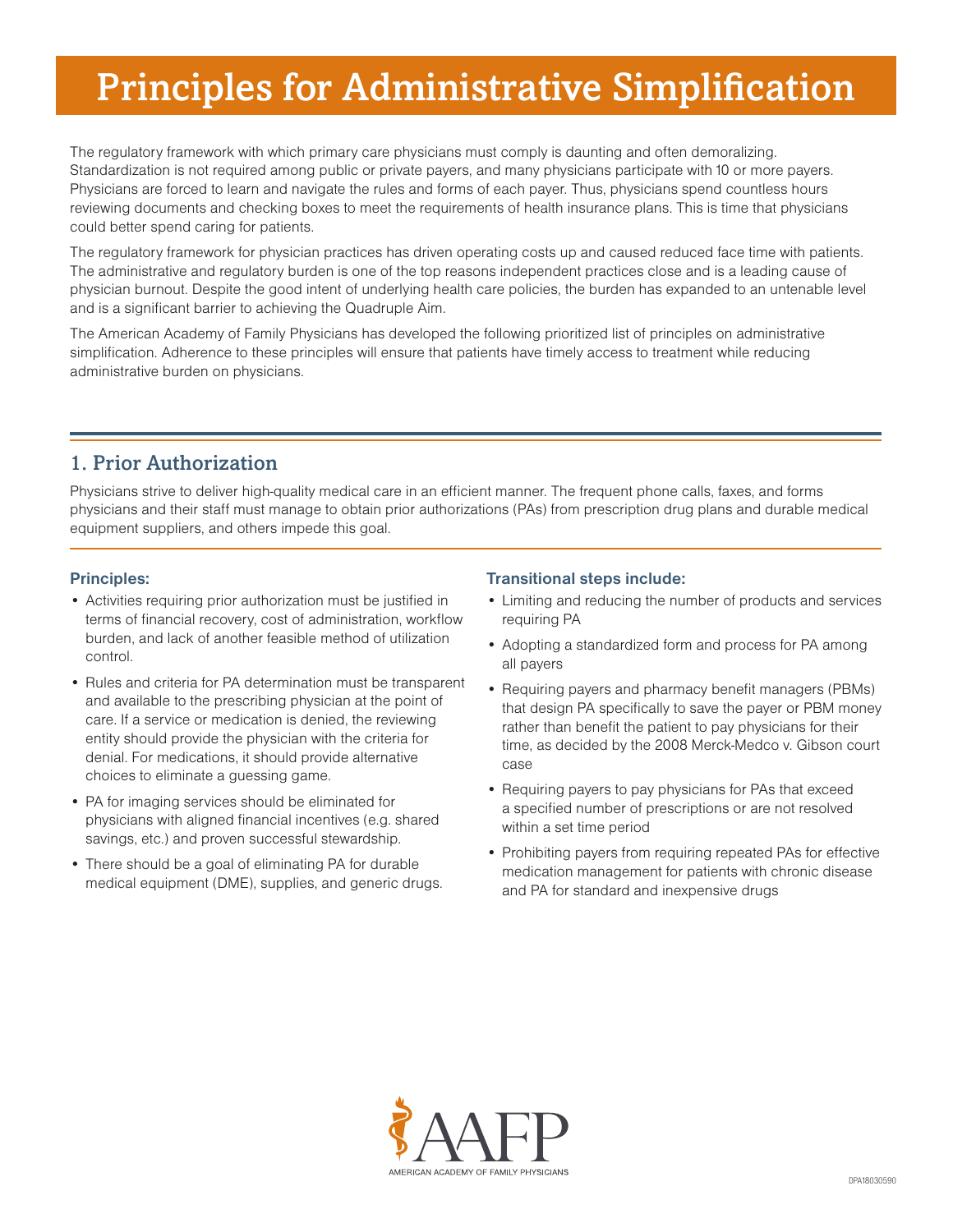## 2. Quality Measures and the Need for Measure Harmonization

Quality measures have proliferated in the past 15 years, leading to a significant compliance burden for physicians. Most of the measures are disease-specific process measures rather than more meaningful evidence-based outcomes measures. With many family physicians submitting claims to more than 10 payers, the adoption of a single set of quality measures across all public and private payers is critical.

#### **Principles:**

- Quality measures should be focused on improving processes and outcomes of care in terms that matter to patients.
- Quality measures should be based on best evidence and reflect variations in care consistent with appropriate professional judgment.
- Quality measures should be practical given variations of systems and resources available across practice settings.
- Quality measures should not separately evaluate cost of care from quality and appropriateness.
- Payers should take into account the burden of data collection, particularly in the aggregation of multiple measures.
- Payers should provide transparency for methodology used to rate or rank physicians.
- All payers (Medicare, Medicaid, Veterans Administration, commercial insurers, ERISA plans, and any third-party administrator plan) should implement the core measure sets developed by the multi-stakeholder Core Quality Measures Collaborative to ensure parsimony, alignment, harmonization, and the avoidance of competing quality measures.
- Quality measure feedback reports should be simplified and standardized across all payers to make them more actionable.
- Quality measures should be updated regularly or when new evidence is developed. As new quality measures are adopted, sponsoring entities should sunset other quality measures.
- Physicians should not be accountable for quality measures that they do not have the control over nor authority to improve.

# 3. Certification and Documentation

Physicians want to efficiently order what their patients need to manage their disease conditions in a way that maintains their health. The current procedures surrounding coverage of medical supplies and services impede this goal and add no discernible value to the care of patients.

#### **Principles:**

- The physician's order should be sufficient. Physicians should not have to sign multiple forms from various outside entities for patients to receive needed physical therapy, home health, hospice, or Durable Medical Equipment, including diabetic supplies.
- Physicians should not be required to recertify DME supplies annually for patients with chronic conditions.
- Authorization for supplies should be generic so that physicians are not required to fill out a new form every time a patient switches brands, including but not limited to diabetic supplies.
- Authorization forms should be universal across payers. Data within the forms should be standardized to allow for automated EHR extraction and population of forms.
- Physicians should not be required to attest to the patient's status when the service is provided by another licensed health professional as is the case with diabetic footwear.